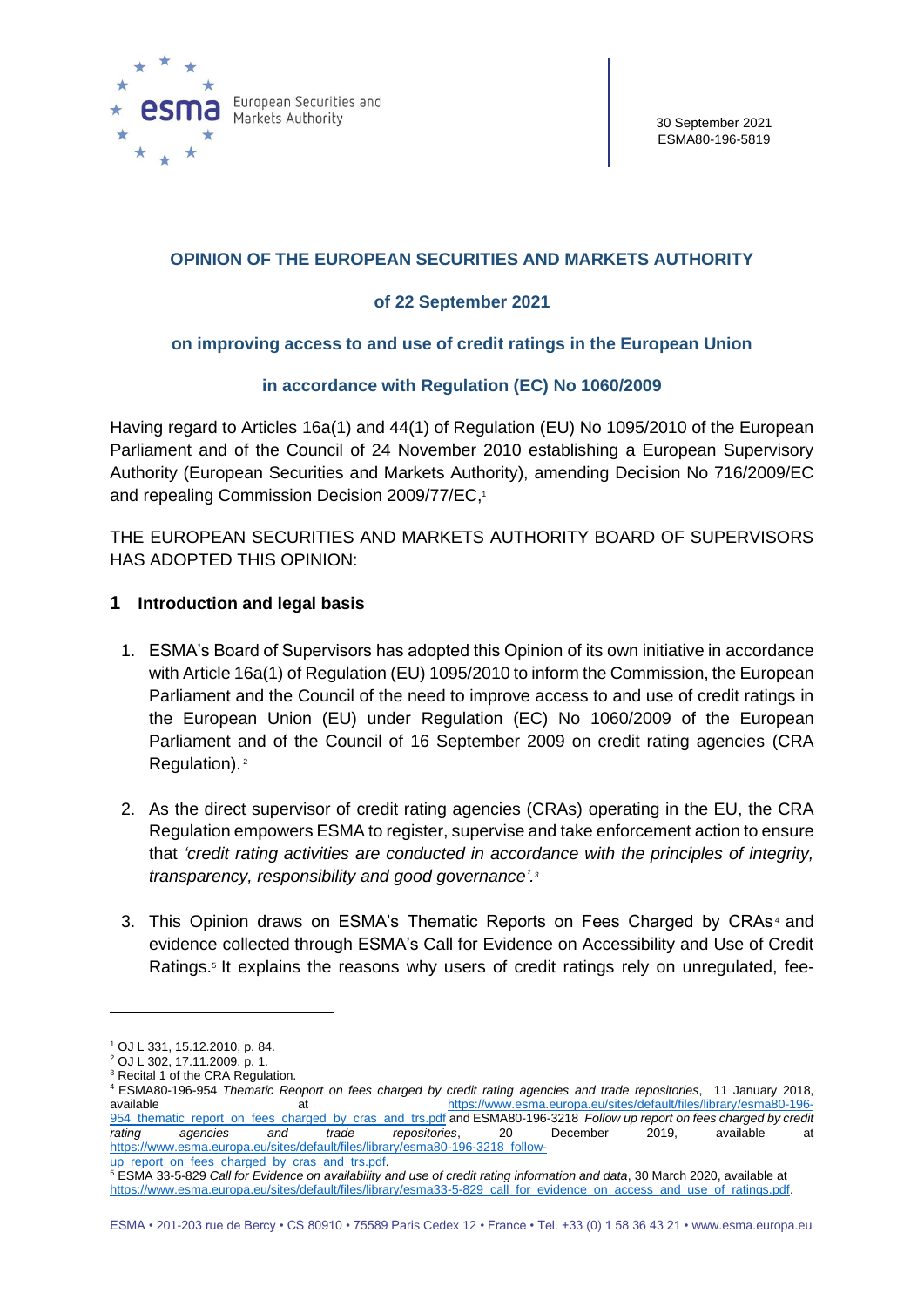

bearing sources of credit ratings and related information in order to meet their regulatory reporting obligations rather than using the credit ratings disclosed on CRAs' websites or on the European Rating Platform (ERP) in accordance with the CRA Regulation. It then recommends that legislative changes are necessary in order to improve access to and use of credit ratings in the EU.

- 4. The Opinion is presented in six sections. Section 2 below sets out the relevant background. It explains how credit ratings are used and notes that, in practice, only the credit ratings issued by the largest CRAs operating in the EU can be used for regulatory purposes. <sup>6</sup> This section then highlights the objectives and relevant provisions of the CRA Regulation regarding access to and use of credit ratings.
- 5. Section 3 explains the key findings of ESMA's work on access to and use of credit ratings. In particular, it highlights that credit ratings made available free of charge through CRAs' websites and the ERP are not used in practice for regulatory reporting purposes as they cannot be accessed in machine-readable format or downloaded in sufficient numbers. It presents the evidence collected by ESMA that in order to meet their EU regulatory reporting obligations under instruments such as the Capital Requirements Regulation<sup>7</sup> or Solvency II<sup>®</sup> (referred to hereafter as 'regulatory reporting obligations' and 'use for regulatory reporting purposes' respectively), users of credit ratings almost exclusively use credit ratings provided by companies affiliated with the three largest CRAs operating in the EU (affiliates) and Information Service Providers (ISPs). The use of these credit ratings is subject to fee-bearing licence agreements with unregulated companies.
- 6. Section 4 presents a number of legislative changes to the CRA Regulation which are needed to improve access to and use of credit ratings in the EU and highlights alternative measures which may achieve the same outcome. Section 5 concludes with a summary of the recommendations in this Opinion.

<sup>&</sup>lt;sup>6</sup> For this reason, ESMA therefore focuses on the practices of these CRAs in this Opinion.

<sup>7</sup> Regulation 575/2013 of the European Parliament and of the Council of 26 June 2013 on prudential requirements for credit institutions and investment firms and amending Regulation 648/2012, *OJ L 176, 27.6.2013, p. 1–337* available at <http://data.europa.eu/eli/reg/2013/575/oj>

<sup>&</sup>lt;sup>8</sup> Directive 2009/138/EC of the European Parliament and of the Council of 25 November 2009 on the taking-up and pursuit of the business of Insurance and Reinsurance (Solvency II), OJ L 335, 17.12.2009, p. 1–155 as amended, available at <http://data.europa.eu/eli/dir/2009/138/2021-06-30>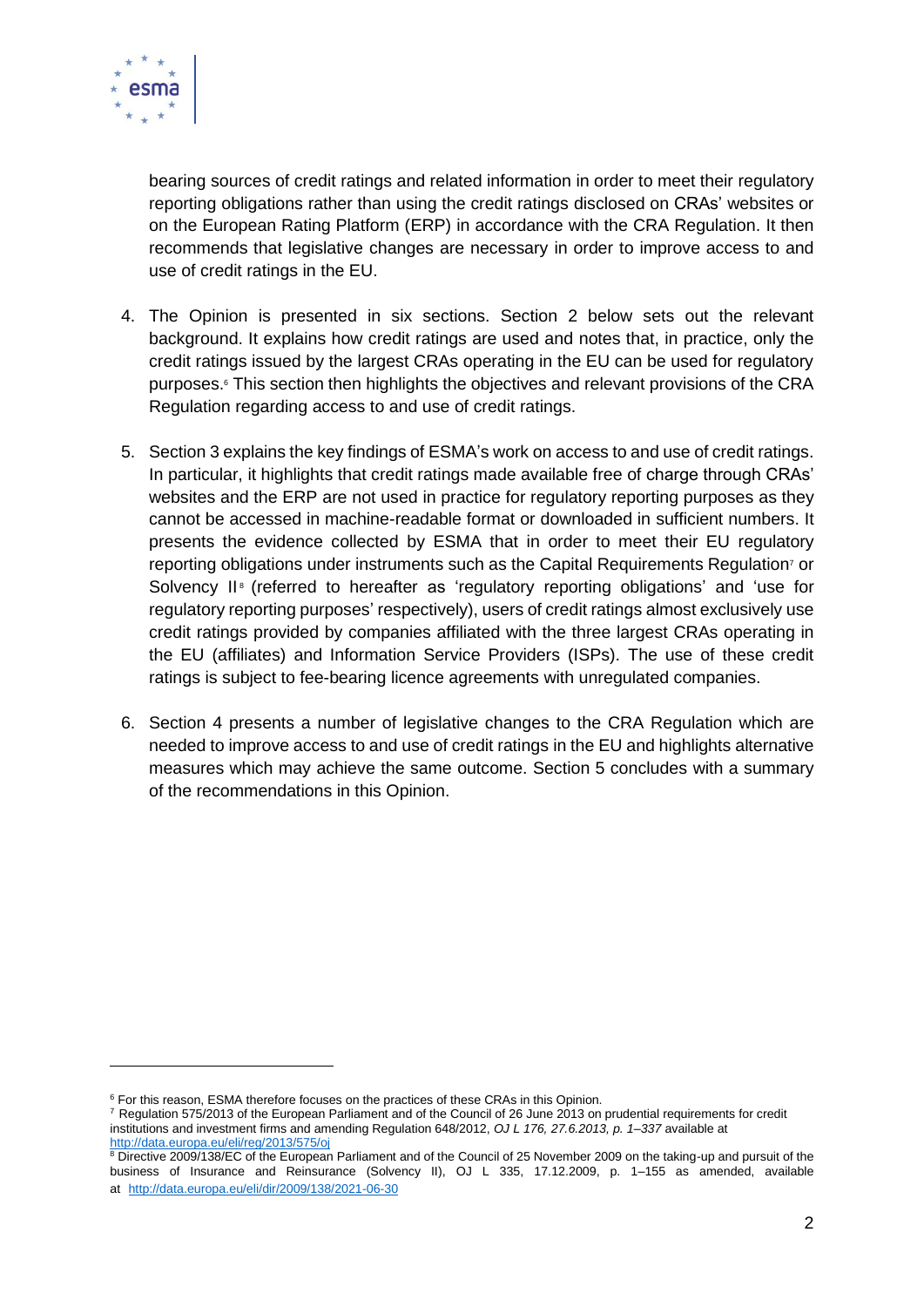

# **2 Background**

- 7. This section sets out how credit ratings are accessed and used by market participants and highlights the key provisions of the CRA Regulation governing access to and use of credit ratings.
- 8. Credit ratings are opinions about the creditworthiness of sovereign states or individual corporate entities, such as companies, banks and insurers or of the financial instruments they issue. They are qualitative and quantitative assessments made using an established and defined ranking system of rating categories.<sup>9</sup>
- 9. Credit ratings play an important role in financial markets and are used by a wide range of market participants for a variety of commercial and regulatory purposes. These different groups of market participants access and use credit ratings in different ways.
- 10. For example, issuers may seek credit ratings from CRAs to demonstrate their creditworthiness for the purpose of raising funds or to show that their financial instruments meet the terms of an investment mandate. Individual credit ratings requested by issuers are provided under the *'issuer-pays'* model.
- 11. Retail and professional investors and financial services providers such as pension funds, asset managers, banks and insurers use credit ratings as a means of assessing the level of risk associated with their or their clients' investments and to calculate capital requirements. They may obtain individual credit ratings from CRAs under *an 'investorpays'* model, or they may subscribe to a CRA's database to access multiple credit ratings (the *'subscriber-pays'* model).
- 12. Most of the CRAs operating in the EU provide credit ratings under the issuer-pays model. However, once the credit ratings of a CRA are recognised by a large community of issuers and investors, the CRA may be able to issue credit ratings under the issuer-pays model and also distribute their credit ratings to subscribers.<sup>10</sup>

<sup>&</sup>lt;sup>9</sup> Article 3(1)(a) of the CRA Regulation.

<sup>10</sup> See ESMA 2015-1472 *Technical Advice on Competition, Choice and Conflicts of Interest in the CRA Industry* at pages 34 et seq., available at: [https://www.esma.europa.eu/sites/default/files/library/esma-2015-](https://www.esma.europa.eu/sites/default/files/library/esma-2015-1472_technical_advice_on_competition_choice_and_conflicts_of_int.pdf) [1472\\_technical\\_advice\\_on\\_competition\\_choice\\_and\\_conflicts\\_of\\_int.pdf](https://www.esma.europa.eu/sites/default/files/library/esma-2015-1472_technical_advice_on_competition_choice_and_conflicts_of_int.pdf) and Thematic Report on Fees Charged by Credit Rating Agencies and Trade Repositories at page 9.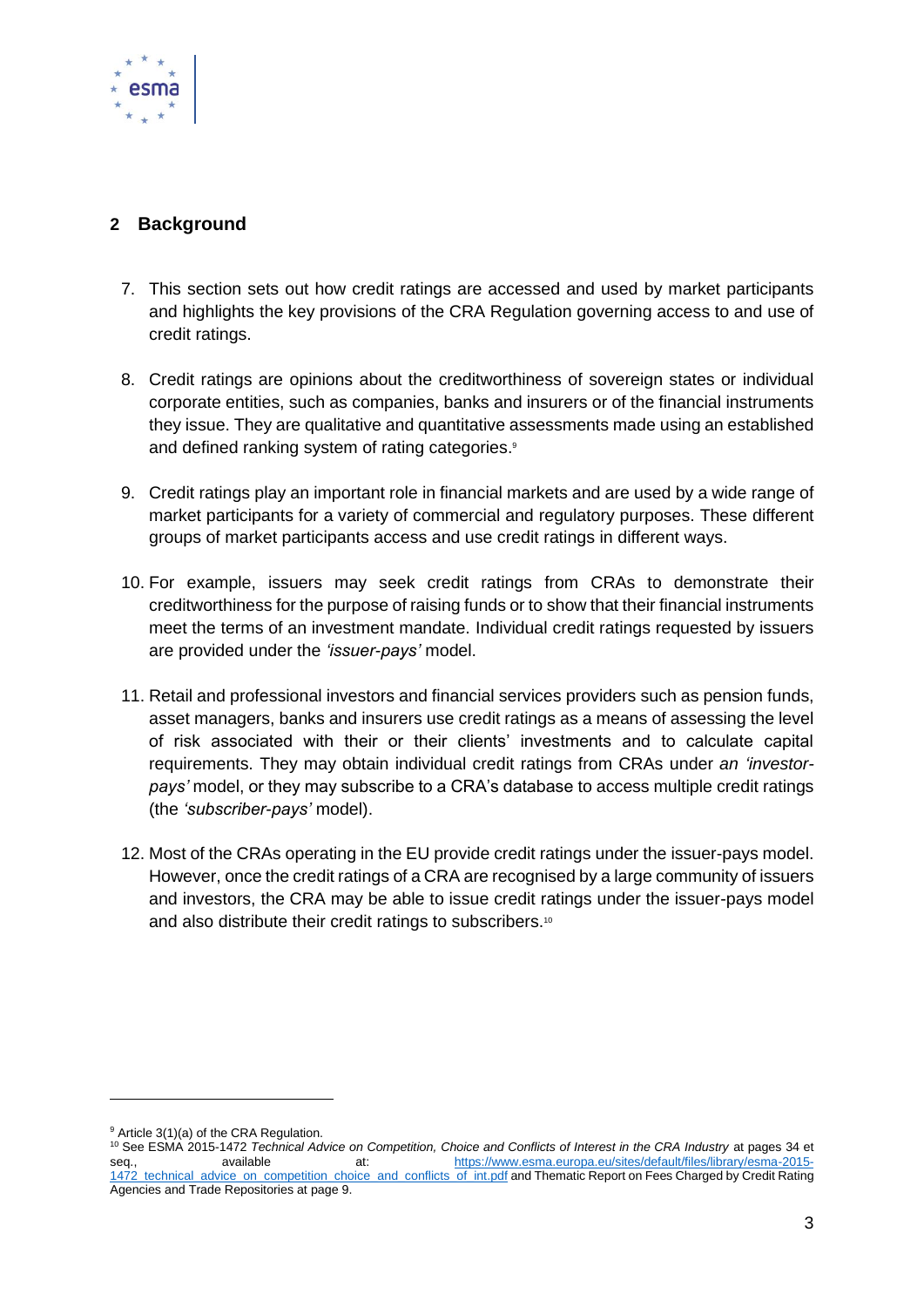

## **2.1. The CRA Regulation**

- 13. The principal aim of the CRA Regulation is to protect the stability of financial markets and investors.<sup>11</sup> It does this by introducing a common regulatory framework that enhances the integrity, transparency, responsibility, good governance and independence of credit rating activities in a way that contributes to the quality of credit ratings issued in the European Union.<sup>12</sup> In doing so it contributes to the smooth functioning of the internal market and ensures that credit ratings used in the EU are independent, objective and of adequate quality.<sup>13</sup>
- 14. Article 2 sets out the scope of the CRA Regulation, which reflects the different ways in which users can access credit ratings. It states that the CRA Regulation applies to credit ratings *'which are disclosed publicly or distributed by subscription'.*<sup>14</sup>
- 15. Article 4 of the CRA Regulation further explains that only credit ratings which are issued by CRAs registered with ESMA<sup>15</sup> can be used for regulatory purposes in the EU. However, in practice, ESMA understands that only the credit ratings issued by the four largest CRAs operating in the  $EU^6$  are used to meet regulatory reporting obligations, as, for example, only the credit ratings issued by these four CRAs meet the extensive coverage requirements of the European Central Bank's Eurosystem Credit Assessment Framework. 17
- 16. Article 9 of the CRA Regulation establishes the conditions under which CRAs can outsource some of the activities that they carry out. It explains that '*important operational functions'* can only be outsourced if doing so will not *'impair materially the quality of the credit rating agency's internal control and the ability of ESMA to supervise the credit rating agency's compliance with obligations under this Regulation'.<sup>18</sup>*
- 17. Articles 10 to 13 and Annex I Section D of the CRA Regulation set out some of the information which should be disclosed about credit ratings which are published under the issuer pays model or distributed to subscribers. Article 10(1) of the CRA Regulation requires CRAs to disclose *'any credit rating or rating outlook, as well as any decision to discontinue a credit rating, on a non-selective basis and in a timely manner'*. Article 10(1) further explains that this obligation applies equally to *'credit ratings that are distributed by subscription'*.

<sup>&</sup>lt;sup>11</sup> Recital 7 of the CRA Regulation.

<sup>&</sup>lt;sup>12</sup> Article 1 of the CRA Regulation.

<sup>&</sup>lt;sup>13</sup> Recital 1 of the CRA Regulation.

<sup>&</sup>lt;sup>14</sup> Article 2(1) of the CRA Regulation.

<sup>&</sup>lt;sup>15</sup> Or endorsed by these CRAs.

<sup>16</sup> As set out in ESMA33-9-382 of 14 December 2020, *Report on CRA Market Share Calculation*, Section 6.

<sup>17</sup> See pages 15 and 91 of *ESMA's Technical Advice on Competition, Choice and Conflicts of Interests in the CRA Industry*. <sup>18</sup> A non-exhaustive list of *'important operational functions'* is set out in Article 25(2) of Commission Delegated Regulation (EU) No 449/2012 of 21 March 2012 supplementing Regulation (EC) No 1060/2009 of the European Parliament and of the Council with regard to regulatory technical standards on information for registration and certification of credit rating agencies (OJ L 140, 30.5.2012, p. 32), where it provides: '*important operational functions shall comprise rating review, lead analysts, rating methodology development and review, rating approval, internal quality control, data storage, IT systems, IT support and accounting'.*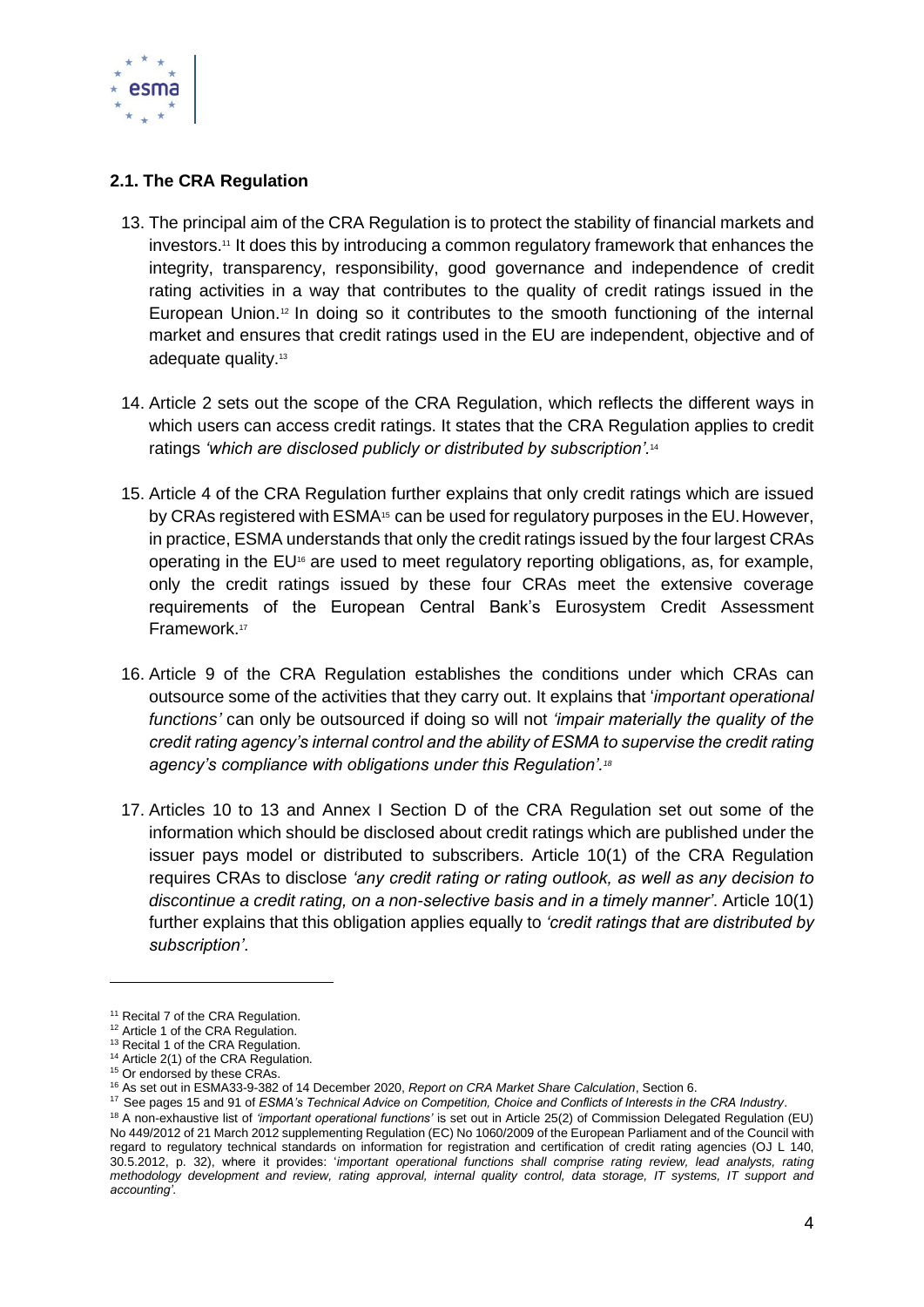

- 18. Article 10(2) of the CRA Regulation further requires CRAs to disclose the information set out in Annex I Section D of the CRA Regulation. These provisions require CRAs to make available the following information and explain the *'key elements underlying the credit rating'* in *'press releases or reports'*<sup>19</sup> so that users can understand the credit rating:
	- an indication of all substantially material sources used to prepare the credit rating;
	- the principal version of the methodology used;
	- the meaning of each rating category;
	- the definition of default or recovery and appropriate risk warnings;
	- the date the credit rating was first released and when it was last updated;
	- whether the credit rating is of a newly issued instrument and whether the instrument is being rated for the first time;
	- the time horizon during which a change in the credit rating is expected; and
	- a reference to historical default rates published by ESMA on the ERP and an explanation of the meaning of those default rates.
- 19. Article 10(2) further states that when disclosing this information about the ratings they have issued, CRAs *'shall not present factors other than those related to the credit ratings'*.
- 20. Article 11a of the CRA Regulation was introduced in 2013 to provide another source of information about credit ratings. It required ESMA to establish the ERP, a public website which publishes details of the individual credit ratings issued by CRAs. The aim of the ERP was to allow users to compare the credit ratings issued by different CRAs.<sup>20</sup>
- 21. Article 13 of the CRA Regulation specifies that the information on credit ratings disclosed through the ERP and on CRAs' websites under Articles 8 to 12 of the CRA Regulation shall be made available free of charge.
- 22. Annex I Section B 4 explains that CRAs can also provide other services than issuing credit ratings and refers to these as *'ancillary services'*. This Section defines ancillary services to '*comprise market forecasts, estimates of economic trends, pricing analysis and other general data analysis as well as related distribution services'.*
- 23. Where fees are to be charged for the provision of credit rating and ancillary services, Annex I Section B 3c of the CRA Regulation provides that these must be nondiscriminatory and based on the actual costs of providing that credit rating or service.

<sup>19</sup> Annex I Section D 5 of the CRA Regulation.

<sup>&</sup>lt;sup>20</sup> Recital 31 Regulation (EU) No 462/2013 of the European Parliament and of the Council of 21 May 2013 amending Regulation (EC) No 1060/2009 on credit rating agencies *OJ L 146, 31.5.2013, p. 1–33* available at: <http://data.europa.eu/eli/reg/2013/462/oj>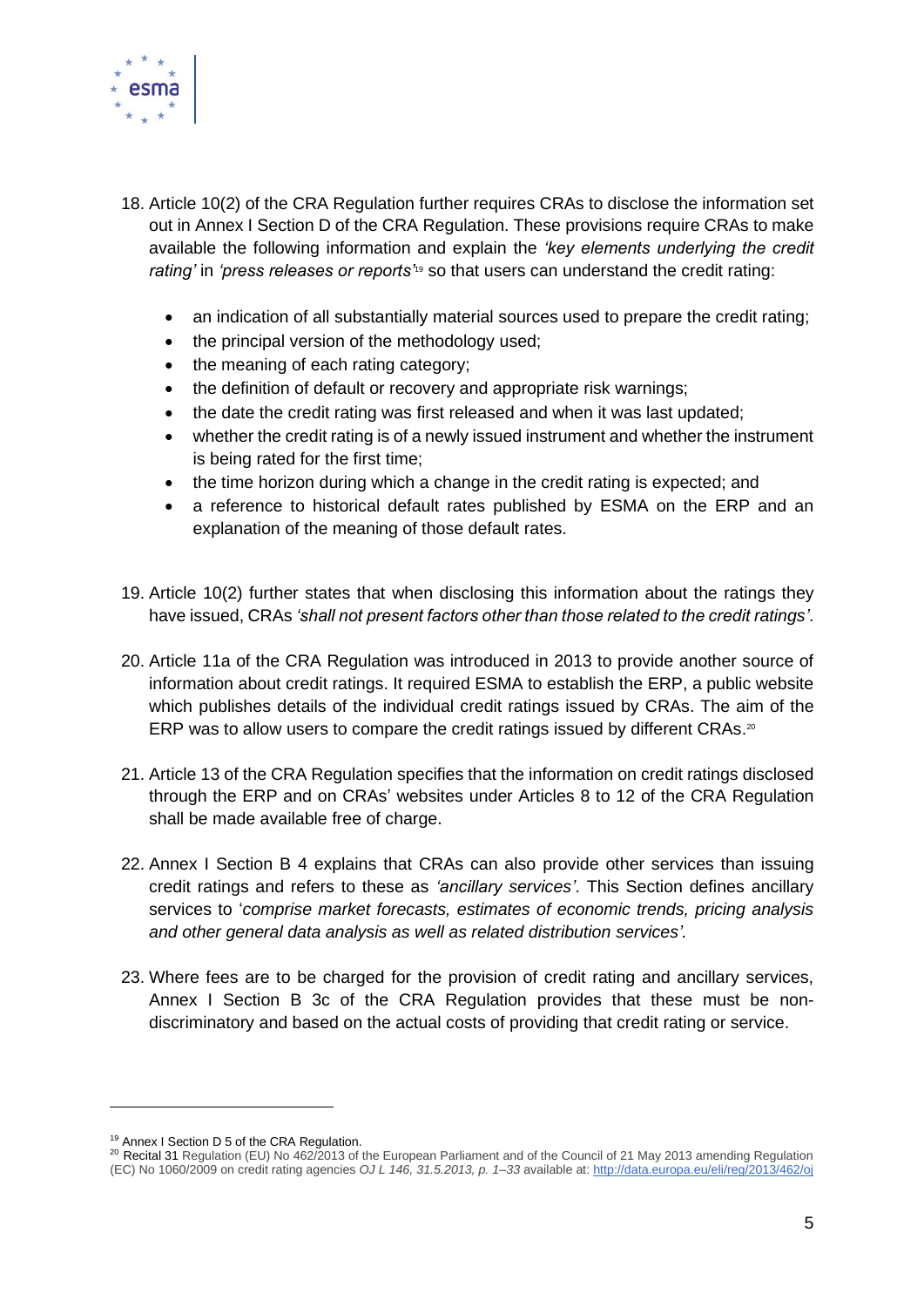

### **3 ESMA's work on access to and use of credit ratings**

24. This section provides an overview of the key findings of ESMA's work on access to and use of credit ratings. It then sets out the key barriers to accessing and using credit ratings published on CRAs' websites and on the ERP and highlights the concerns raised by the distribution of credit ratings and related products such as credit rating research through CRAs' affiliates.

### **3.1 Overview of key findings**

- 25. Through its Thematic Reports on fees charged for Credit Ratings and Ancillary Services, ESMA examined industry practices to see how the fees obligation set out in Annex I Section B 3c of the CRA Regulation was being implemented in practice.
- 26. The 2018 Thematic Report confirmed that the three largest CRAs operating in the EU were distributing their credit ratings to subscribers through their affiliates, rather than directly. ESMA found that in order to use credit ratings for regulatory purposes, users must enter into data licences to access credit ratings data feeds and platform services. The fees charged for these distribution services were not necessarily transparent or costbased but were instead driven by the value of the service to users of credit ratings.
- 27. ESMA continued to examine the concerns raised about access to and use of credit ratings and further reported on these through its 2019 Follow-up Report. Users of credit ratings continued to report concerns regarding the licencing practices of CRAs' affiliates. CRAs stated that they accepted no responsibility for the quality or accuracy of the credit-rating related products distributed by their affiliates and had no oversight over the policies and procedures in place or the fees charged for these services.
- 28. In 2020, ESMA ran a Call for Evidence on Accessibility and Use of Credit Ratings (the Call for Evidence) in order to determine whether there was any further action that ESMA could take to improve access to and use of credit ratings under the CRA Regulation.
- 29. ESMA asked users of credit ratings to explain which sources of credit ratings they used and the reasons why they did not use the other available sources of credit ratings. Users explained that in order to be able to use credit ratings for internal and regulatory reporting purposes, they needed to be able to access the credit ratings of the three largest CRAs operating in the EU through a channel which allowed them to search and filter credit ratings by their ISIN code. They also explained that they needed to access credit ratings in a machine-readable format and be able to download a sufficient number of credit ratings to meet their regulatory reporting obligations, rather than just downloading individual ratings.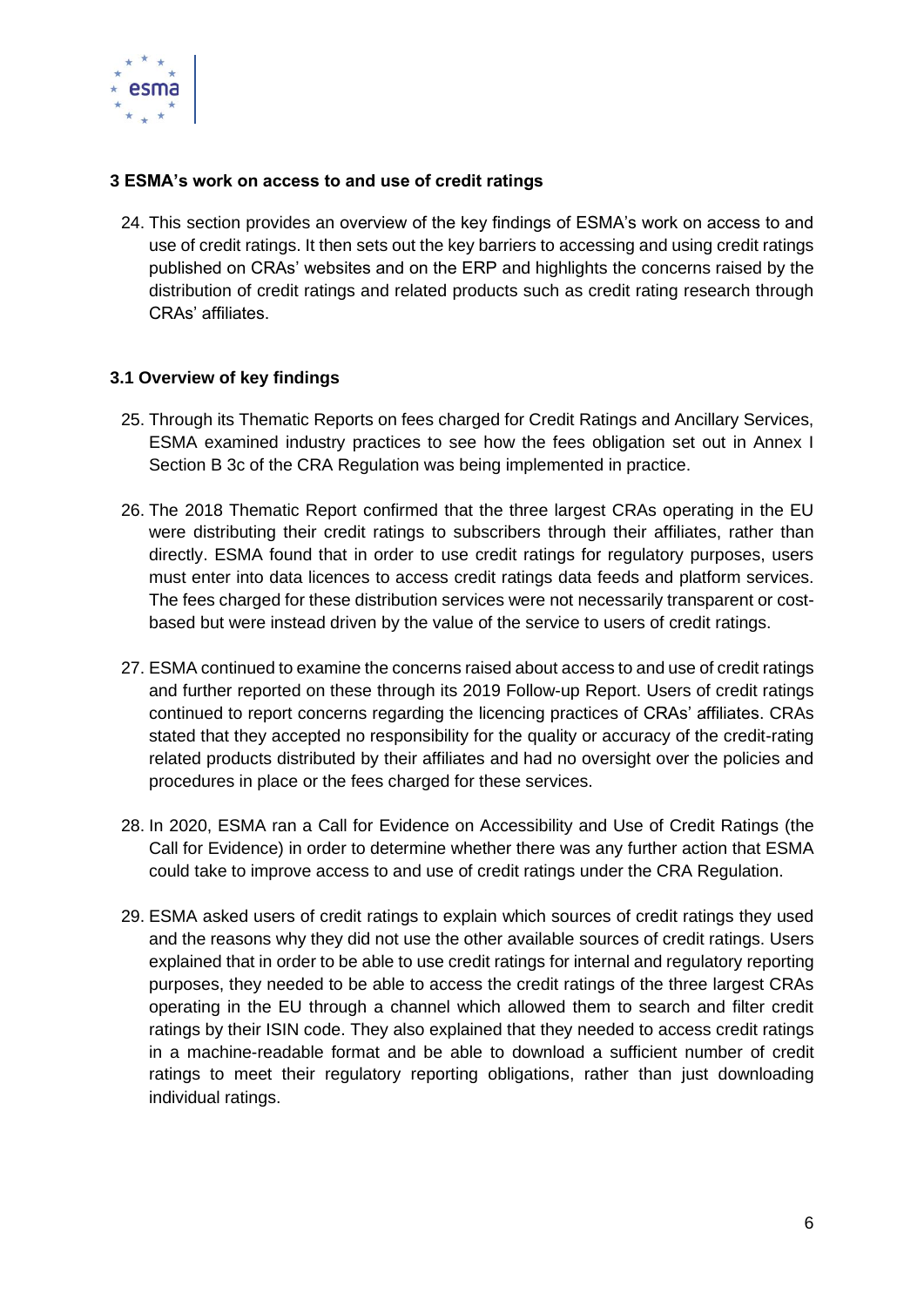

## **3.2 Barriers to accessing and using credit ratings on CRAs' websites**

- 30. The largest CRAs in the EU operating under the issuer-pays model fulfil the disclosure obligations set out in Articles 10 to 13 and Annex I Section D by making individual credit ratings available on their websites free of charge. The information they publish includes the letter code of the rating with the ISIN code, the date of the last rating action and a press release explaining the rationale for the rating and containing the disclosures required by the CRA Regulation. Individual credit ratings data and press releases can be exported to pdf or Excel.
- 31. Following the publication of the 2018 Thematic Report on Fees, ESMA conducted research into how the credit ratings published on CRAs' websites could be accessed and used in practice. ESMA found that although users of credit ratings could view credit ratings published on the websites of the three largest CRAs operating in the EU, users were in some cases asked to register with the CRA to access the information about credit ratings. The registration process requires users to provide personal data, including details of the company they work for, their job title and address as well as what type of information they wanted to access through the CRA's website.
- 32. ESMA notes that a number of other CRAs operating under the issuer-pays model also restrict access to their credit ratings by requiring users to register with the website whereas some smaller CRAs make their entire database of credit ratings searchable on their websites.
- 33. Through its 2020 Call for Evidence, ESMA asked CRAs to explain how credit ratings could be accessed through their websites. In their responses, two of the largest CRAs operating in the EU explained that users of credit ratings did not have to register in order to be able to access the details of credit ratings and press releases published on their websites. However, one of the largest CRAs confirmed that it only provides unrestricted access to the list of rating actions and press releases published in the last seven days on its website and that users have to register in order to access any further credit ratings or press releases. The CRA explained that these restrictions were needed to protect their intellectual property rights and to reduce the risk of their credit ratings being misused.
- 34. Through its 2018 research, ESMA also examined how the credit ratings published on CRAs' websites could be used. At that time, ESMA found that the terms of use of the websites of the three largest CRAs operating in the EU prohibited the use of credit ratings for any internal or external purposes. In order to download information about credit ratings or to use a credit rating for internal or external purposes, including regulatory reporting, a user needed to subscribe to a licence agreement with the CRA's affiliate to access credit ratings data feeds.
- 35. ESMA shared its concerns with the three largest CRAs operating in the EU. They stressed that their disclosures were compliant with the CRA Regulation and that the individual credit ratings published on their websites could be used in practice. However, following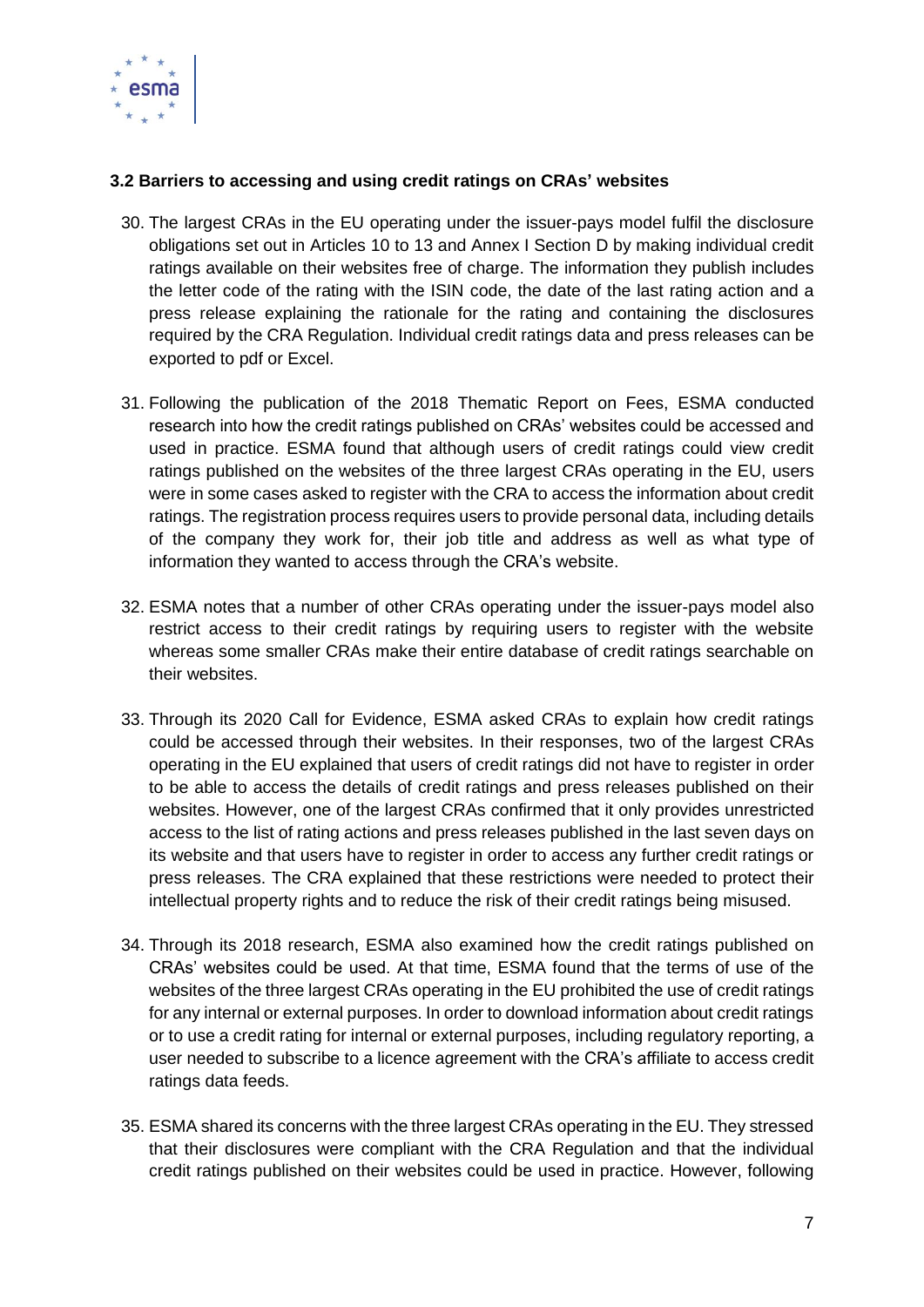

discussions with ESMA, the three largest CRAs operating in the EU agreed to make changes to the terms of use of their websites to clarify that individual credit ratings could be downloaded for internal use and regulatory reporting purposes.

- 36. Unfortunately, these changes have not improved the useability of credit ratings published on CRAs' websites in practice. Through their responses to ESMA's Call for Evidence, the three largest CRAs confirmed that they had not seen any increase in traffic to their websites following the changes to their terms of use. ESMA discovered that this was because users of ratings had not for the most part been aware of changes to the terms of use of CRAs' websites.
- 37. However, once users had been made aware of these changes, they confirmed that they were still not able to use the credit ratings published on CRAs' websites to meet their regulatory reporting obligations in practice. This was because they were still unable to access data in a machine-readable format. Users of ratings further explained that even if they were to manually download the credit ratings, they were not confident that the revised terms of use of CRAs' websites permitted them to download a sufficient number of credit ratings to meet their regulatory reporting requirements without entering into a data licence.

# **3.3. Barriers to accessing and using credit ratings published on the European Rating Platform**

- 38. The ERP is a public website which was launched by ESMA in 2015. Registered and certified CRAs operating under the issuer-pays model<sup>21</sup> report each credit rating or outlook they issue with its accompanying press release to ESMA on the day of publication.22ESMA then publishes the individual credit ratings and links to the CRAs' press releases on the ERP the following day.
- 39. In order to access information about credit ratings through the ERP, users must agree to a disclaimer, similar to the terms of use on CRAs' websites. Once they have done so, users enter the search screen of the ERP. They must then complete a captcha to be able to search for EU issued credit ratings<sup>23</sup> by keyword or by rated entity, issuer or instrument. Information on individual credit ratings can then be viewed on the ERP. This information includes the Legal Entity Identifier (LEI) of the issuer and rated entity LEI as well as the letter code of the rating, the ISIN code of the instrument and a link to the press release announcing the issuance of the credit rating.

 $21$  Article 11a (2) of the CRA Regulation states that the requirement to publish ratings on the ERP does not require ESMA to publish credit ratings or outlooks which are *'exclusively produced for and disclosed to investors for a fee'*.

 $^{22}$  In accordance with Article 8 of Commission Delegated Regulation (EU) 2015/2 of 30 September 2014 supplementing Regulation (EC) No 1060/2009 of the European Parliament and of the Council with regard to regulatory technical standards for the presentation of the information that credit rating agencies make available to the European Securities and Markets Authority (OJ L 2, 6.1.2015, p. 24): *'credit ratings and rating outlooks issued between 20:00:00 Central European Time (CET) on one day and 19:59:59 CET on the following day shall be reported until 21:59:59 CET on the following day'*.

<sup>23</sup> Including endorsed credit ratings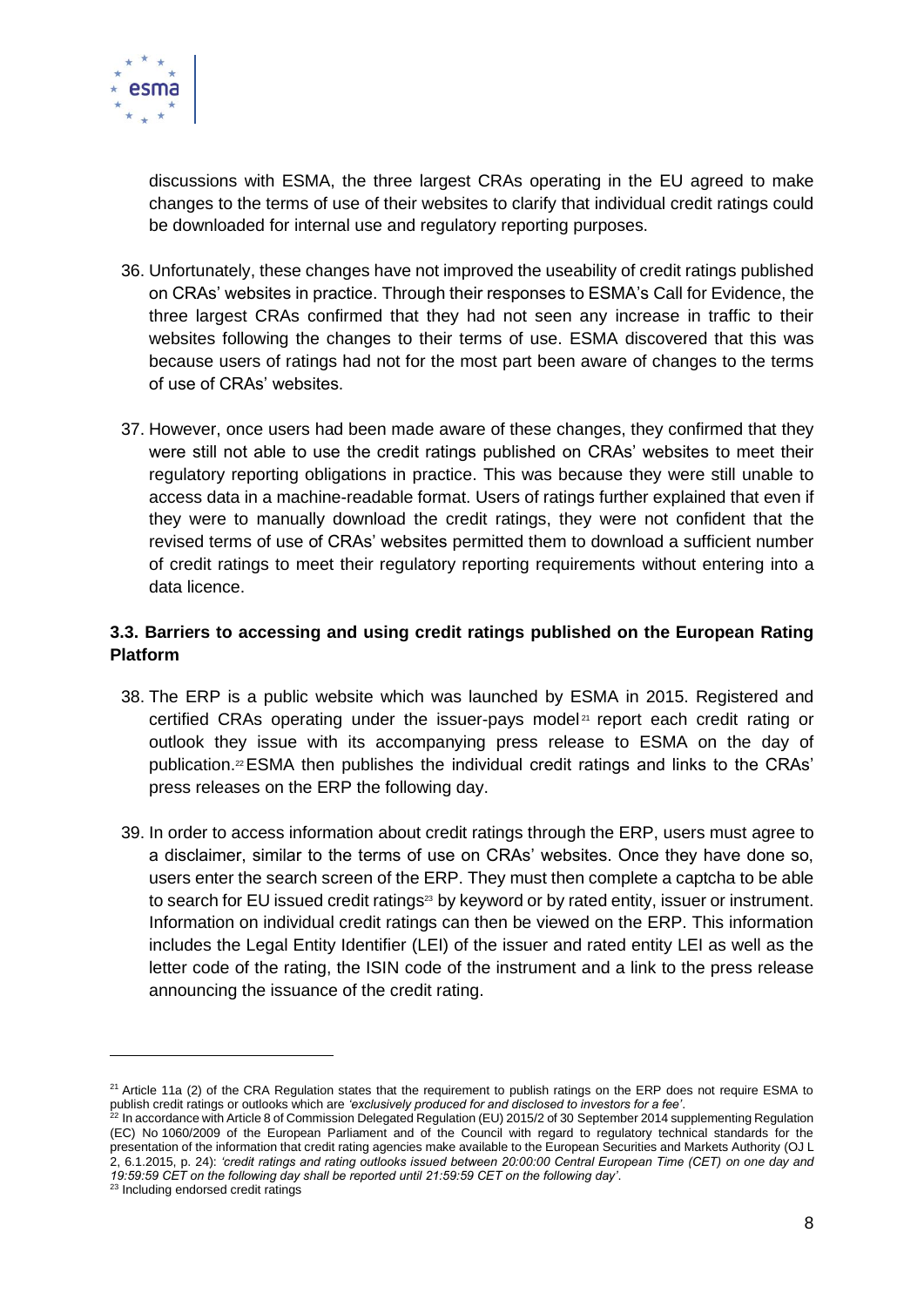

- 40. The information on the ERP is not accessible in a machine-to-machine format so users of credit ratings can only use the information they have obtained from searching on the ERP by exporting the relevant LEI, the letter code of the rating and the ISIN code of the instrument in a pdf format or by printing the information exported.
- 41. In response to ESMA's call for evidence, users of credit ratings explained that they did not use the ERP at all in practice because the ERP is not accessible in machine-readable format and because they are not able to search and filter credit ratings by ISIN code. Users explained that these restrictions on searching and filtering made it difficult for them to compare credit ratings on the same entity or instrument from different CRAs.
- 42. In terms of the usability of the credit ratings published on the ERP, users of ratings explained that, similarly to CRAs' websites, the credit ratings published on the ERP cannot be used in practice because users cannot manually download a sufficient number of credit ratings to meet their regulatory reporting obligations. Users explained that there were several reasons for this. Firstly, because they found the terms of the disclaimer on the ERP to be unclear as to whether they were able to download individual credit ratings from the ERP without first entering into a separate data licence from the CRAs' affiliates. Secondly, they confirmed that even if the need for data licences were to be clarified, the credit ratings published on the ERP would still not be useable in practice because they cannot be downloaded in a machine-readable format or in sufficient numbers to meet their regulatory reporting obligations.

## **3.4. Concerns about the distribution of credit ratings by CRAs' affiliates and ISPs**

- 43. The credit ratings provided by the three largest CRAs operating in the EU, as well as credit rating-related products such as research reports, are distributed to users via subscriptions to platforms and data feeds provided by CRAs' affiliates. These CRAs' credit ratings are also accessible through third-party ISPs. Users of credit ratings must enter into a fee bearing data licence in order to subscribe to the credit ratings distributed by one of the CRAs' affiliates or via an ISP.
- 44. Many users of ratings access credit ratings through data feeds provided by the CRAs' affiliates. In its 2019 Follow-up Report ESMA explained that credit ratings data feeds are streams of data, including credit ratings, which are in some cases bundled together with other types of market data and analysis. They are accessed in machine-readable format and can be directly integrated into users' internal operating systems so that they can be used. The credit ratings in these data feeds may be automatically updated, or updated on a daily or monthly basis, depending on the type of data licence purchased.<sup>24</sup>
- 45. ESMA understands that ISPs obtain access to credit ratings under data licences from the largest CRAs operating in the EU and their affiliates in a similar way as other users of

<sup>&</sup>lt;sup>24</sup> Follow up Thematic Report, paragraph 74.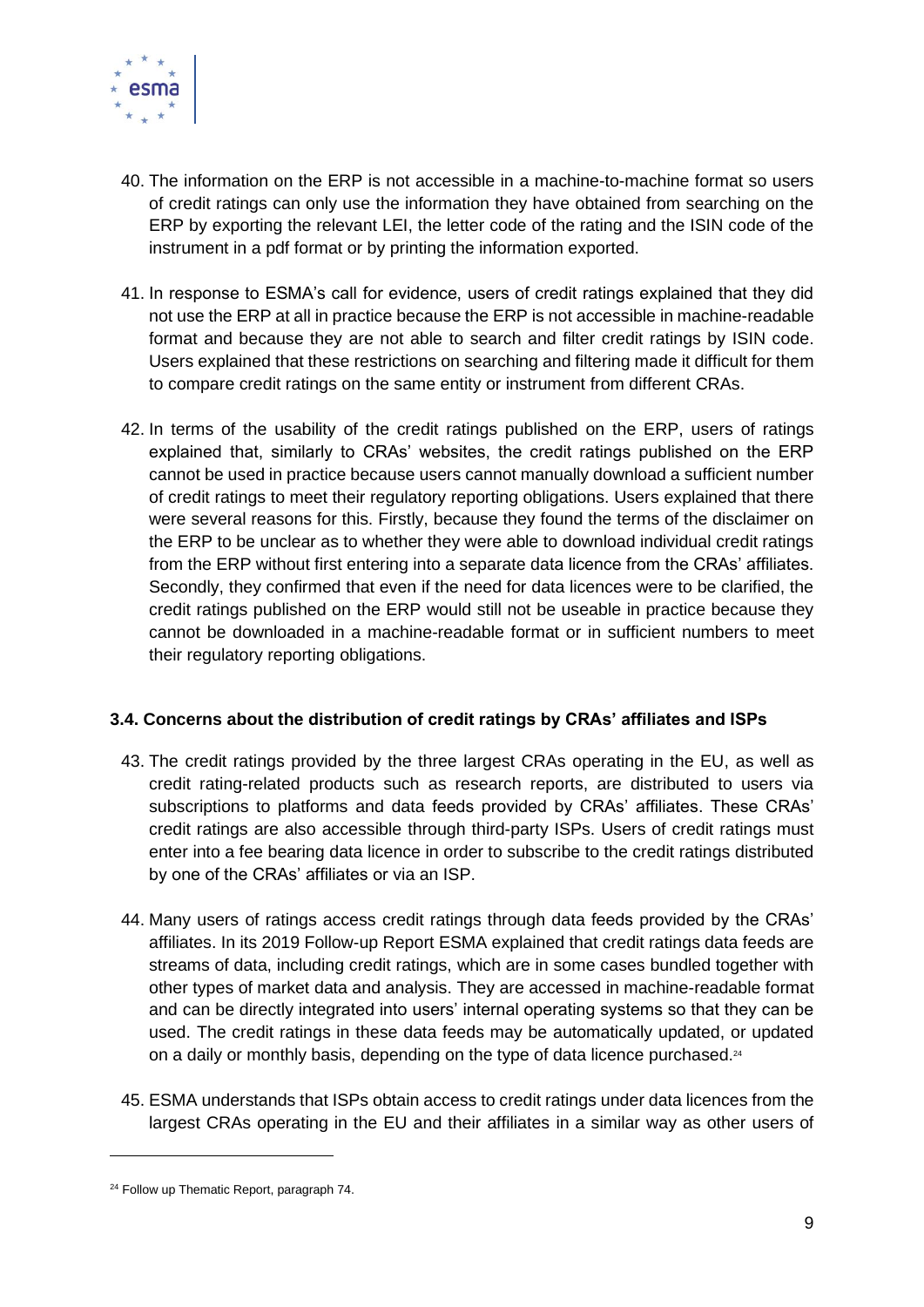

credit ratings. <sup>25</sup> They pay fees to licence the credit rating data so that they can display CRAs' credit ratings on their platforms, presenting the credit ratings either by CRA or as part of composite credit ratings created by blending together the ratings published by the four largest CRAs operating in the EU. However, in order to be able to use these credit ratings in practice, ISPs' users must enter into a data licence which allows them to download and integrate credit ratings into their internal systems and processes and permits the copying and use of data for the purposes of calculating capital requirements or for regulatory reporting. ESMA understands that this licence may be entered into via the ISP or with the CRA's affiliate directly.<sup>26</sup>

- 46. ESMA understands that the three largest CRAs operating in the EU provide their credit ratings to their affiliates and to ISPs<sup>27</sup> but do not exercise any oversight over credit ratings distributed by them in practice.<sup>28</sup> These services are not currently supervised by ESMA as they are not provided by registered CRAs or outsourced by them in accordance with Article 9 of the CRA Regulation. However, in practice, users of credit ratings view the distribution of credit ratings by affiliates as forming part of the credit rating activities and ancillary services carried out by the CRA. They do not see a distinction between the different companies within the CRAs' corporate groups in practice and expect ESMA to supervise the primary distribution of credit ratings to subscribers accordingly.
- 47. In response to the Call for Evidence, two of the largest CRAs operating in the EU did confirm that they had implemented controls in the agreements licencing their affiliates to use their credit ratings which were designed to ensure the quality, accuracy and timely provision of credit ratings to their affiliates. One CRA explained that they use technology to confirm that the credit ratings data being used by the affiliate matches the information provided by the CRA and another noted that their affiliate extracts credit ratings directly from the CRA's credit rating database, so that they are subject to all of the quality controls applied in the production of the credit ratings.
- 48. Nevertheless, ESMA understands that situations arise where the credit ratings published through CRAs' websites are not the same as the credit ratings available through affiliates data feeds, as changes to an issued credit rating have been updated in the data feeds before the update has been published on the CRAs' websites, and vice versa. This raises clear investor protection concerns for ESMA as the lack of consistency could cause considerable confusion and market disruption if the credit ratings from the data feed used for regulatory reporting are not accurate.

<sup>&</sup>lt;sup>25</sup> In response to the Call for Evidence, ESMA understands that the largest CRAs operating globally enter into licence agreements with ISPs for the display of their credit ratings whereas some smaller CRAs provide their ratings for display free of charge.

<sup>&</sup>lt;sup>26</sup> Follow up report paragraph 75. For this reason, the concerns raised regarding affiliates licencing practices also apply to users accessing credit ratings through ISPs. This is why ESMA believes it is important to distinguish between the primary distribution of credit ratings to subscribers which is carried out by CRAs and their affiliates and the redistribution of credit ratings carried out by ISPs and CRAs affiliates as explained in more detail in Section 4 below.

<sup>&</sup>lt;sup>27</sup> Either directly or through their affiliates.

<sup>28</sup> Se[e Follow up Report on Fees Charged by CRAs and TRs of 20 December 2019,](https://www.esma.europa.eu/sites/default/files/library/esma80-196-3218_follow-up_report_on_fees_charged_by_cras_and_trs.pdf) paragraph 85 where ESMA noted that *'not all CRAs distribute credit ratings through separate companies […], ESMA is of the view that CRAs should be clearly responsible*  for the distribution of the credit ratings they produce. For instance, this could be achieved if credit rating distribution was carried *out by the CRAs themselves or, when offered by the related companies, it would be covered by formal outsourcing arrangements*.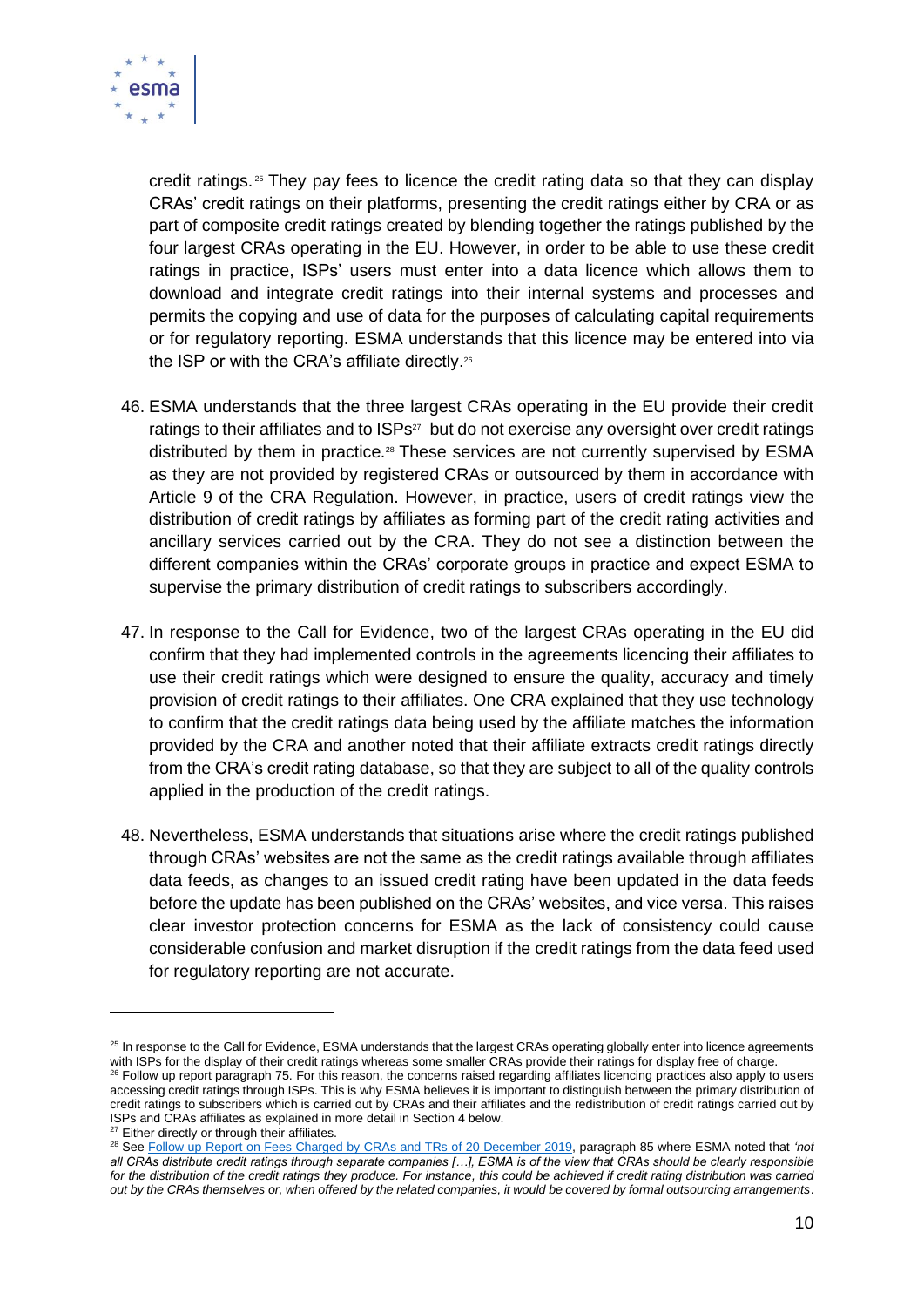

- 49. In addition to concerns raised by users about the lack of oversight, ESMA has received a number of complaints about the licencing practices of CRAs' affiliates and the high fees charged for credit ratings data licences, as explained in more detail in its Thematic Reports on Fees.<sup>29</sup>
- 50. Users of credit ratings have reported that the licences to use credit ratings that they obtain from CRAs' affiliates are subject to renewal every year and that there is little or no scope to negotiate the terms of these licence agreements, particularly as regards fees. Users of ratings also reported a lack of transparency around pricing models and fee increases. They explained that they are notified of increases in fees every year but are not routinely presented with individual product prices in advance of discussions about the terms of their licence renewal. Some users of ratings have reported that CRAs' affiliates threaten to suspend access to credit rating data feeds which are critical to their businesses if they do not agree to the fee increases proposed.
- 51. Users also note that CRAs' affiliates frequently seek to change the terms of their credit rating data licences so that additional licences for extra users, sites or products need to be entered into in order to maintain the same level of data usage over time.<sup>30</sup>
- 52. Furthermore, ESMA is not aware of situations where users have been able to negotiate licences which cover just the individual credit ratings or asset classes of credit ratings and research reports they need in order to service their portfolios, finding that they must instead licence credit ratings data feeds which are bundled with lots of other market data, even if they do not want this additional data.<sup>31</sup>
- 53. In response to ESMA's Call for Evidence, users provided more examples of these practices. They reported that they are currently spending between €20,000 and over €3,000,000 a year on credit ratings from the affiliates of the three largest CRAs operating in the EU. <sup>32</sup> Users confirmed that price increases have remained significant in recent years, in some cases increasing to five times the amount charged for the same data compared to the fees charged five years ago. One trade association representing insurers reported that one of their members had seen an average increase in the fees charged for their credit ratings subscription services of approximately 60% from the three largest CRAs operating in the EU in the period 2016-2020.
- 54. Users also highlighted that CRAs' affiliates are now carrying out audits, in the same way as other market data vendors to check whether users are using credit ratings in

<sup>&</sup>lt;sup>29</sup> See for example, Follow-up to Thematic Report, Section 2.4.

<sup>30</sup> See in particular, the introduction of additional licences for regulatory reporting under Solvency II, on which ESMA expressed a negative opinion in paragraph 79 of its 2019 Follow up Thematic Report.

<sup>&</sup>lt;sup>31</sup> ESMA understands that some CRAs offer bespoke data feed services which would allow users to purchase access to the individual credit ratings that they need to service their portfolios, but that these services are even more expensive than paying the fees charged for the bigger bundles of credit rating data.

 $32$  This wide variation reflects the differing sizes of the users of ratings responding to the Call for Evidence, from small asset managers and insurers to large banking groups.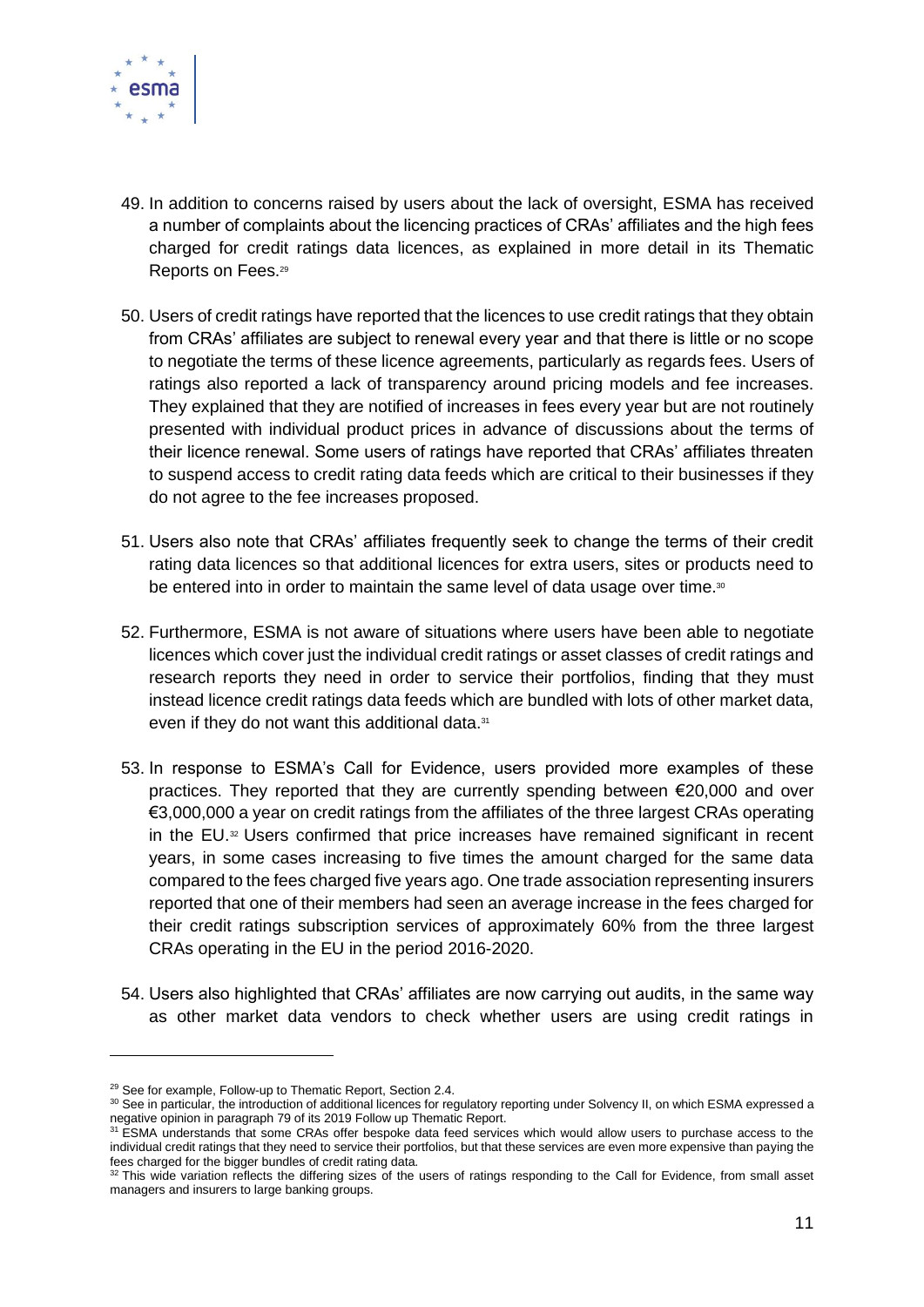

accordance with the terms of their licence agreements. Users of credit ratings reported that these audits regularly lead to claims of insufficient licensing because the licences purchased do not cover the full range of users or offices using the data in practice. As a result of such audits, some users reported that they had been forced to pay additional fees of approximately €800,000 by the affiliate of one of the largest CRAs operating in the EU.

- 55. Some users of credit ratings who responded to ESMA's Call for Evidence noted that, faced with any further annual increases in the fees charged to use credit ratings by CRAs' affiliates, they may seek to rely on the changes to the terms of use of the three largest CRAs' websites to manually access and download individual credit ratings from their websites and/or the ERP, even if they cannot do this in a machine-to-machine format. They reasoned that it would be cheaper for them to pay a junior member of staff to do this than to continue paying the high fees demanded by CRAs' affiliates.<sup>33</sup>
- 56. In response to ESMA's Call for Evidence, some CRAs stated that only sophisticated users of credit ratings need to access credit ratings in machine readable format. They further argued that anyone needing to use credit ratings for regulatory reporting purposes, from small insurers and asset managers to global banks, should be required to purchase these services from CRAs' affiliates.

## **4. Changes needed to remove barriers to access and use of credit ratings under the CRA Regulation**

57. In order to achieve its objective of ensuring high levels of investor and consumer protection to users of credit ratings in the EU, ESMA finds that the CRA Regulation must be amended to enable the use of credit ratings in practice. This can be achieved by either changing the scope of the CRA Regulation to expressly include the distribution of machine-readable and downloadable credit ratings to subscribers, or by further developing the disclosure requirements of the CRA Regulation so that published credit ratings can be used for regulatory reporting purposes<sup>34</sup> without entering into a fee-paying data licence. These options, as well as alternative legislative action which may achieve the same result, are presented in the sections below for consideration by the legislators. Whilst drawing on evidence collected by ESMA, the analysis set out below should not replace a legislative consultation and detailed cost-benefit analysis.

### **4.1 Include the distribution of machine-readable and downloadable credit ratings within the scope of the CRA Regulation**

58. The legislators may remove the barriers to accessing and using credit ratings for regulatory reporting purposes in the EU by broadening the scope of the CRA Regulation

<sup>&</sup>lt;sup>33</sup> In this respect, it appears that the credit ratings published on CRAs' websites and the ERP may prove to be a competitive constraint against further significant price increases for data licences, even if they are not currently being used in practice. <sup>34</sup> For example, for a limited time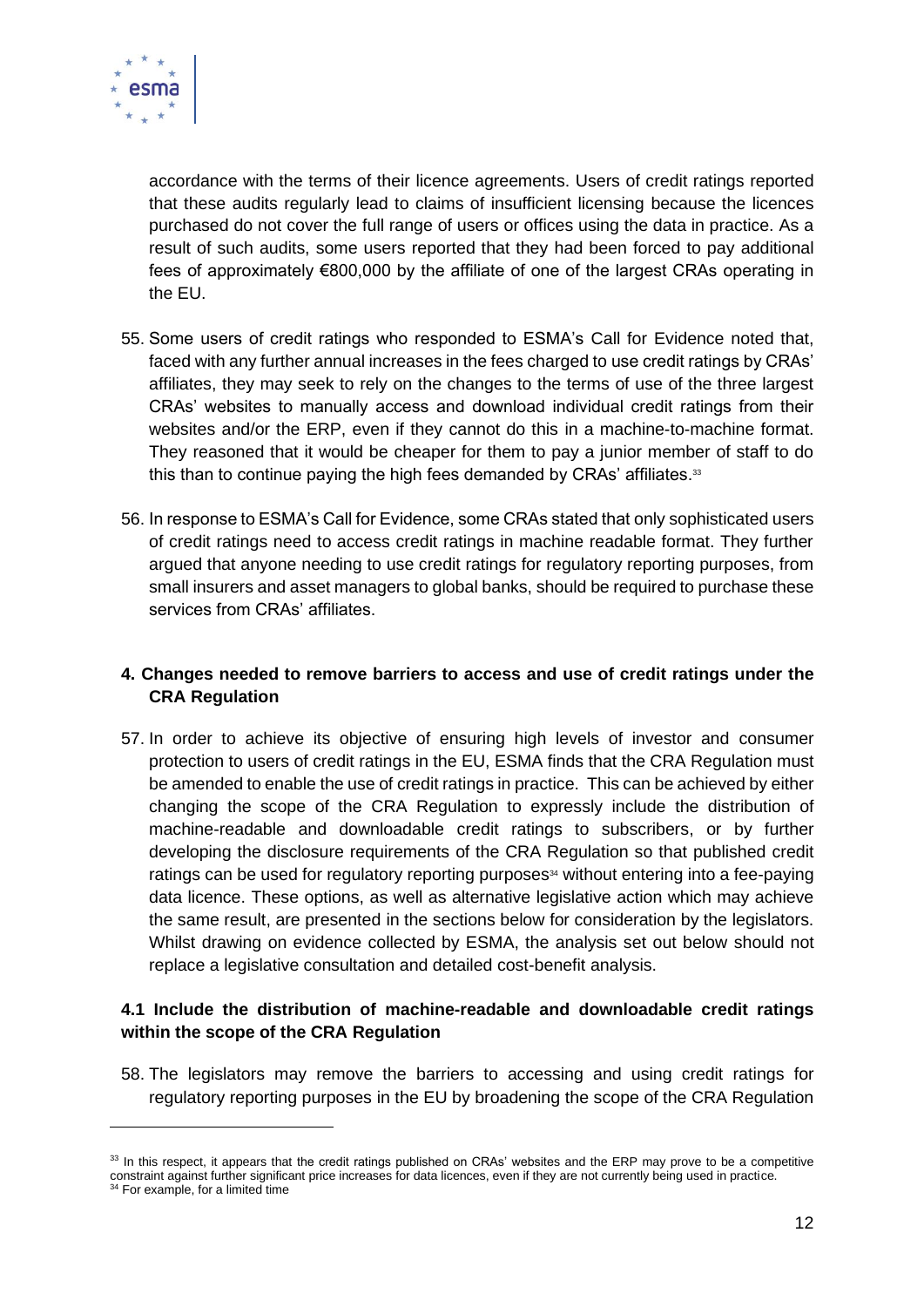

to cover the distribution of credit ratings to subscribers in a machine-readable, downloadable manner. This could be achieved by including these activities within the scope of the credit rating activities covered by Article 2(1) of the CRA Regulation or within the definition of ancillary services under Annex I Section B 4 of the CRA Regulation.

- 59. In reflecting on the scope of the definitions of credit rating activities and ancillary services, and in order to avoid unintended consequences for the commercial activities of CRAs' affiliates and ISPs, ESMA notes that it is important to distinguish between the primary provision of credit ratings and the secondary re-distribution of issued credit ratings.
- 60. ESMA strongly believes that the primary provision of credit ratings should fall within the scope of the CRA Regulation so that the initial distribution of credit ratings to subscribers is subject to the quality, accuracy and timeliness requirements of the CRA Regulation. Furthermore, individual credit ratings distributed in this way should only be provided with the related market data, such as the LEIs and ISIN codes needed for regulatory reporting.
- 61. However, in order to ensure the proportionality of any potential legislative amendments, ESMA believes that this primary provision of credit ratings to subscribers must be differentiated from the secondary re-distribution of credit ratings, which is currently commercialised by CRAs' affiliates and third-party ISPs through data feeds which bundle credit ratings with other market data or via platforms which provide a composite view of the credit ratings provided by multiple CRAs.
- 62. In order to ensure that the primary distribution of credit ratings or ancillary services to issuers and subscribers enables regulatory reporting, the legislators would also need to include consequential amendments to the CRA Regulation to:
	- Clarify whether the primary distribution of credit ratings and related information such as credit ratings research reports can be outsourced by CRAs in accordance with Article 9 of the CRA Regulation;
	- Clarify the nature, format and extent of the information which should be disclosed free of charge on a non-selective basis and in a timely manner on CRAs' websites in accordance with Articles 10, 11 and 13 and Annex I Section D for CRAs operating under the issuer-pays and the investor and subscriber-pays models, both in respect of those CRAs using only one business model and those using several business models simultaneously;
	- Clarify which credit ratings information can be charged for as credit ratings or ancillary services, in accordance with the provisions of Annex I Section B 3c and 4 of the CRA Regulation;
	- Clarify that the provisions of the CRA Regulation regarding quality, timeliness and accuracy of credit ratings should equally apply to ancillary services related to credit ratings, such as research reports accompanying credit ratings;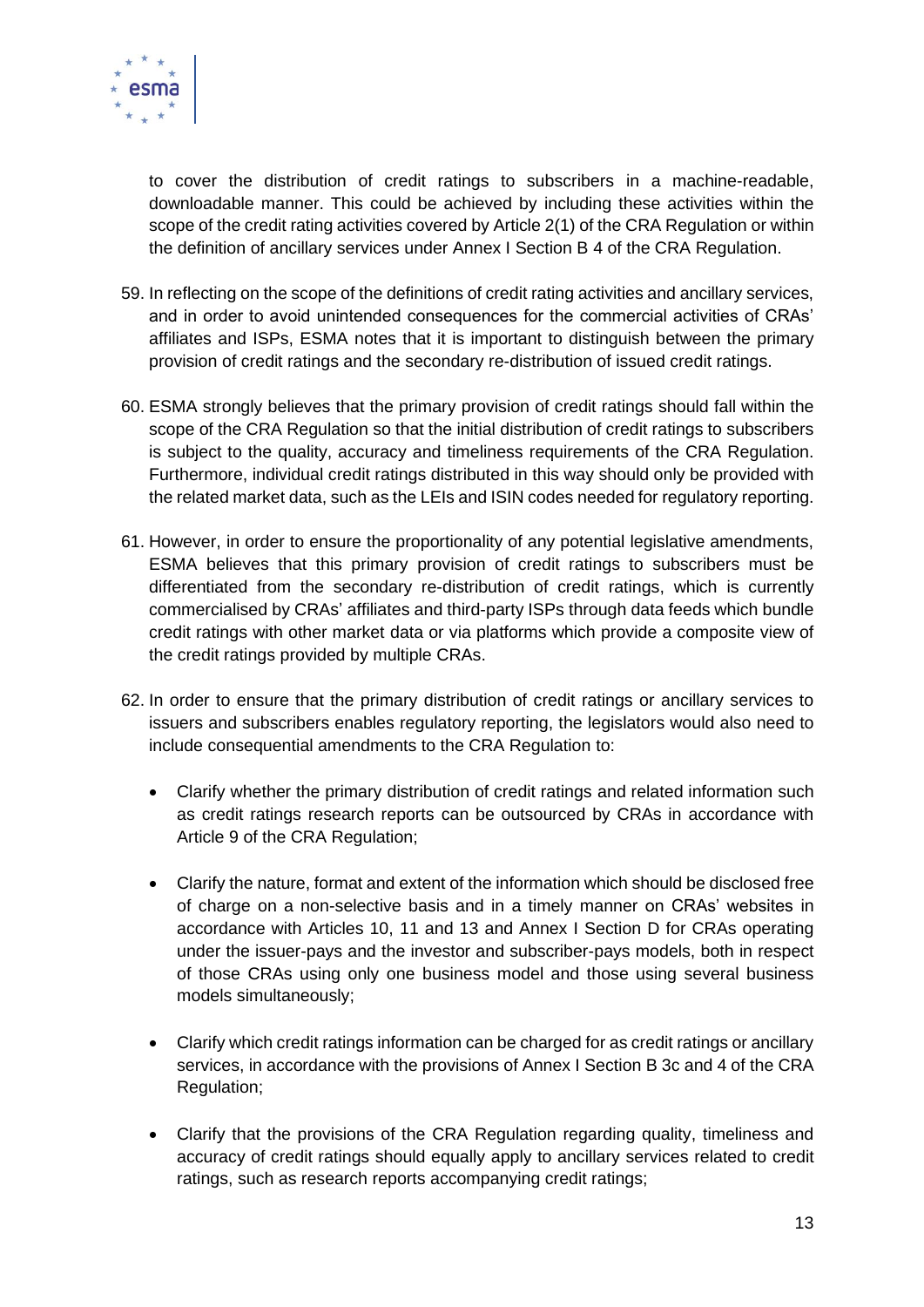

- Introduce a corresponding infringement for Article 10(1) of the CRA Regulation so that ESMA can act to ensure that information disclosed in relation to credit ratings and ancillary services including credit ratings is accurate, provided on a non-selective basis and in a timely manner;
- Clarify the requirements of Article 10(2), in particular that credit ratings distributed to subscribers must not be bundled with related market data save to the extent necessary for use in regulatory reporting;
- Introduce further provisions to ensure that where data licences are necessary to distribute credit ratings to subscribers, these data licences are granted on fair, reasonable and non-discriminatory (FRAND) terms;
- Introduce corresponding infringements for these data licencing provisions so that ESMA can take action to ensure compliance with FRAND terms, including the fees charged for credit ratings and ancillary services distributed to subscribers.
- 63. The responses to ESMA's Call for Evidence provided some insights into the potential costs and benefits of implementing such amendments. In principle, this option would benefit both CRAs and users of credit ratings. Users of credit ratings would benefit from having access to credit ratings in a format that they can use for regulatory reporting purposes which are not provided as part of larger credit ratings datasets than they need. CRAs would benefit from being able to compete on a level playing field, whether they are distributing credit ratings under the issuer pays or subscriber pays model or are operating under both business models simultaneously.
- 64. These amendments would improve investor protection by ensuring that the source of credit rating information relied on by users of credit ratings for regulatory reporting is subject to regulation and supervision. This would allow users of credit ratings to feel confident about the quality and accuracy of the credit ratings they rely on and to ensure that they are treated fairly when negotiating data licences for these must-have products. Importantly, these amendments would also provide users of credit ratings with a means of redress in the event that credit ratings are not disclosed correctly and in a timely manner or licenced on FRAND terms.<sup>35</sup>
- 65. These amendments would clarify how the CRA Regulation applies to the distribution of credit ratings and would deliver clear benefits for smaller CRAs and new market entrants, in terms of ensuring the equal treatment of CRAs operating under different business models. These changes could encourage more CRAs to distribute credit ratings to subscribers in the future as both established CRAs and new market entrants look to

<sup>&</sup>lt;sup>35</sup> By availing themselves of the civil liability provisions set out in Article 35a of the CRA Regulation.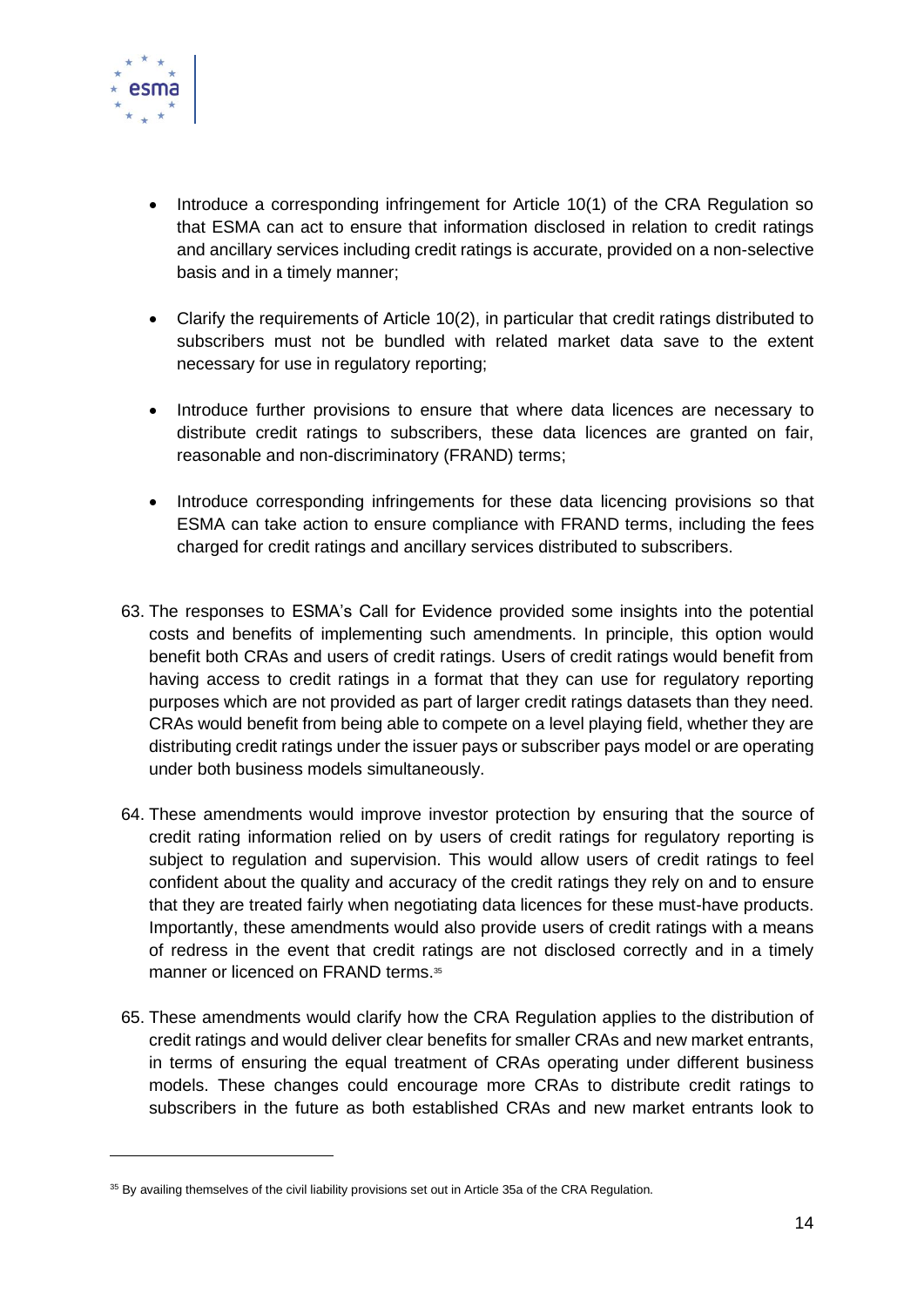

innovate in order to challenge the dominance of the largest CRAs operating in the EU and globally.

- 66. While ESMA has not carried out a comprehensive analysis of the costs of implementing these amendments, ESMA recognises that they would create additional compliance costs for CRAs distributing credit ratings to subscribers. These costs would stem from the need to put in place appropriate outsourcing and oversight arrangements, or from arranging for basic unbundled credit ratings to be distributed to subscribers by the CRA directly. ESMA recognises that these increased costs would be most relevant for the largest CRAs operating in the EU and their affiliated entities.
- 67. It is likely that these CRAs would also need to reflect any such organisational changes in their accounts on the basis that classifying data feeds as either credit rating activities or ancillary services would mean that such revenues should be included in the accounts of the CRA which are reported to ESMA for the purposes of allocating the supervisory fees charged by ESMA.<sup>36</sup>
- 68. ESMA would also expect to see a consequential reduction in CRAs' affiliates' revenues once data licences for the primary distribution of credit ratings and ancillary services must be entered into on FRAND terms.<sup>37</sup>

## **4.2 Require published credit ratings to be accessed and used free of charge for regulatory reporting purposes**

- 69. ESMA considers that alternatively, the legislators could improve access to and use of credit ratings by either further developing the requirements of the CRA Regulation regarding the publication of credit ratings on CRAs' websites or on the ERP or by including credit ratings within the European Single Access Point (ESAP) so that credit ratings can be accessed and used free of charge for regulatory reporting purposes.<sup>38</sup> Each of these three options is explained in the subsections below.
- 70. Although ESMA has not carried out a comprehensive analysis of the costs and benefits associated with implementing these amendments, it is clear that there are a number of benefits and costs which are common to all three options. Each of these three options has clear benefits to users of ratings, who would be able to access the credit rating data they need to use to be able to comply with their EU regulatory reporting obligations without having to subscribe to packages of market data under data licences from CRAs'

<sup>36</sup> Commission Delegated Regulation 272/2012 of 7 February 2012 with regard to fees charged by the European Securities and Markets Authority to credit rating agencies (OJ L 90, 28.3.2012, p. 6).

<sup>37</sup> See pages 32 and 33 of ESMA's *Technical Advice on Competition, Choice and Conflicts of Interest in the CRA Industry.*

<sup>38</sup> This may be for a limited time period only. See for example the requirement under Articles 64 and 65 of the revised Markets in Financial Instruments Directive that transaction data shall be made available free of charge 15 minutes after its publication as explained Section 5.8 of ESMA 70-156-4305 of 1 June 2021, *Guidelines on the MiFID II/MiFIR obligations on market data,*  available at: [https://www.esma.europa.eu/sites/default/files/library/esma70-156-](https://www.esma.europa.eu/sites/default/files/library/esma70-156-4305_final_report_mifid_ii_mifir_obligations_on_market_data.pdf) 4305\_final\_report\_mifid\_ii\_mifir\_obligations\_on\_market\_data.pdf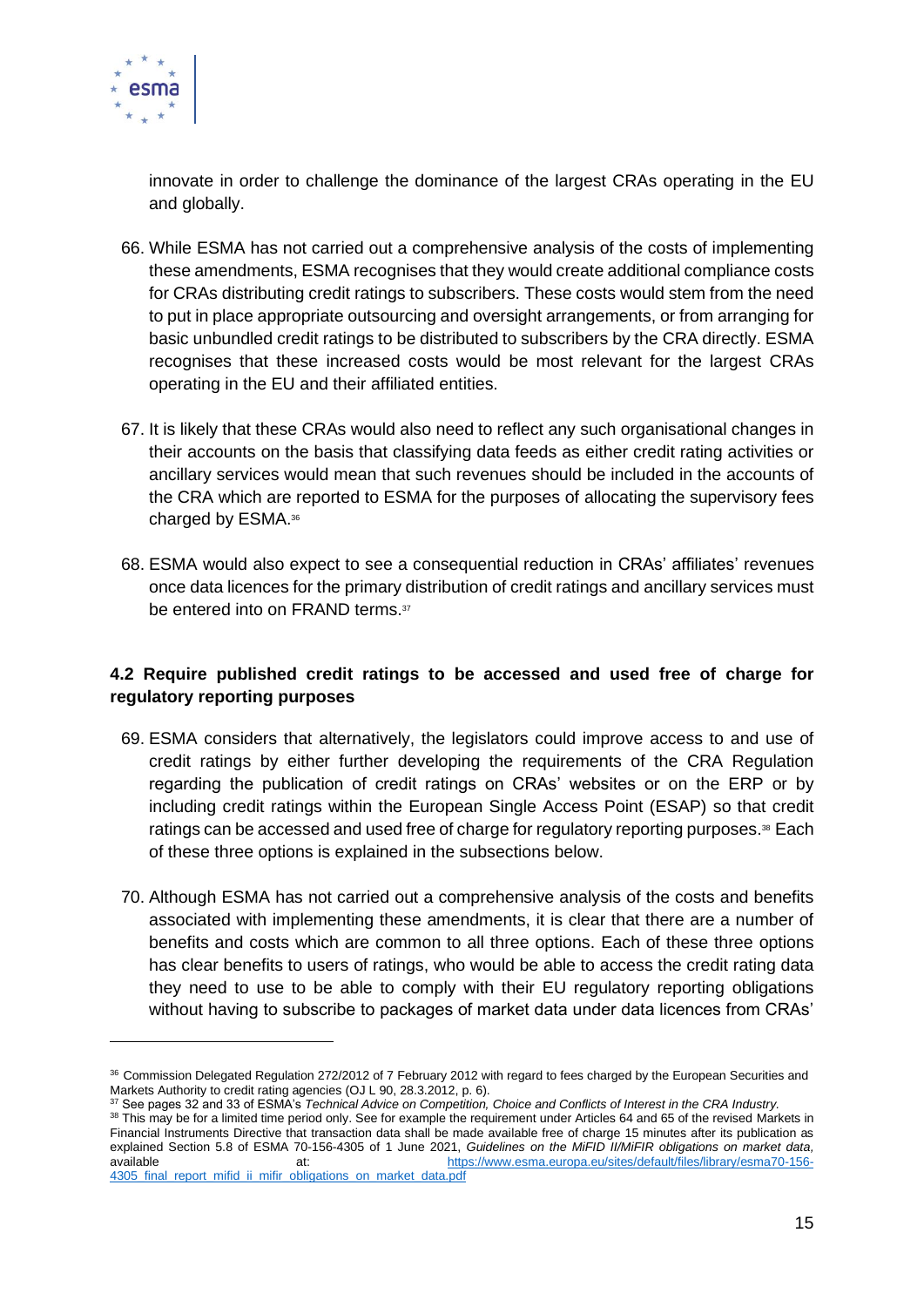

affiliates, confident that the credit ratings they are using are supervised by ESMA and so meet the investor protection requirements set out in the CRA Regulation.

71. In financial terms, ESMA understands from the responses received to the Call for Evidence that some smaller users of credit ratings could generate significant cost savings from no longer having to purchase credit ratings data from CRAs' affiliates. For this reason, each of these options would have an impact on the revenues of CRAs' affiliates, as they will lose some of their data feed revenues from smaller users of credit ratings who only subscribe for the purpose of using credit ratings for regulatory reporting. However, other users of credit ratings would continue to pay to access credit rating data feeds in order to receive the credit ratings in a bundle with other market data for commercial use. In fact, in response to the Call for Evidence, even smaller users of credit ratings noted that they would likely still buy some services from CRAs' affiliates, such as analytical models or sector specific research not linked to individual credit ratings.

### *4.2.1 Changes to CRAs' websites*

- 72. The legislators could improve access to and use of credit ratings by specifying that the credit ratings published on CRAs' websites must be accessible in a machine-readable format and downloadable for use in regulatory reporting for a limited time without the need to enter into a fee-bearing data licence. This would require the clarification of Articles 10, 11 and 13 of the CRA Regulation as well as Annex I Section D to ensure that credit ratings and related data can be accessed and downloaded in bulk.
- 73. In order for these changes to be effective, the legislators would also need to introduce a corresponding infringement for Article 10(1) of the CRA Regulation so that ESMA can act to ensure that information disclosed in relation to credit ratings is accurate, provided on a non-selective basis and in a timely manner.
- 74. ESMA believes that the overall costs of implementing this option would be quite low. ESMA understands that CRAs would be likely to incur some costs in adapting their websites to allow machine-readable access and downloadability of credit ratings. However, in response to the Call for Evidence, CRAs did not quantify these costs. Some of the largest CRAs operating in the EU noted that the one-off costs incurred in adapting their websites would recur over time as the technology used to create interfaces that allow machine-to-machine readability and downloading continues to evolve. ESMA does not believe that these costs would be prohibitive in practice, as CRAs' affiliates are already making use of this technology. Furthermore, in response to ESMA's Call for Evidence, some smaller CRAs operating both in the EU and globally noted that they did not see significant costs or risks associated with making credit ratings accessible and downloadable in a machine-readable format.
- 75. ESMA further understands that CRAs may prefer to make their credit ratings accessible themselves through this option rather than through the proposed changes to the ERP set out under option 4.2.2 below. This is because this option gives them control over the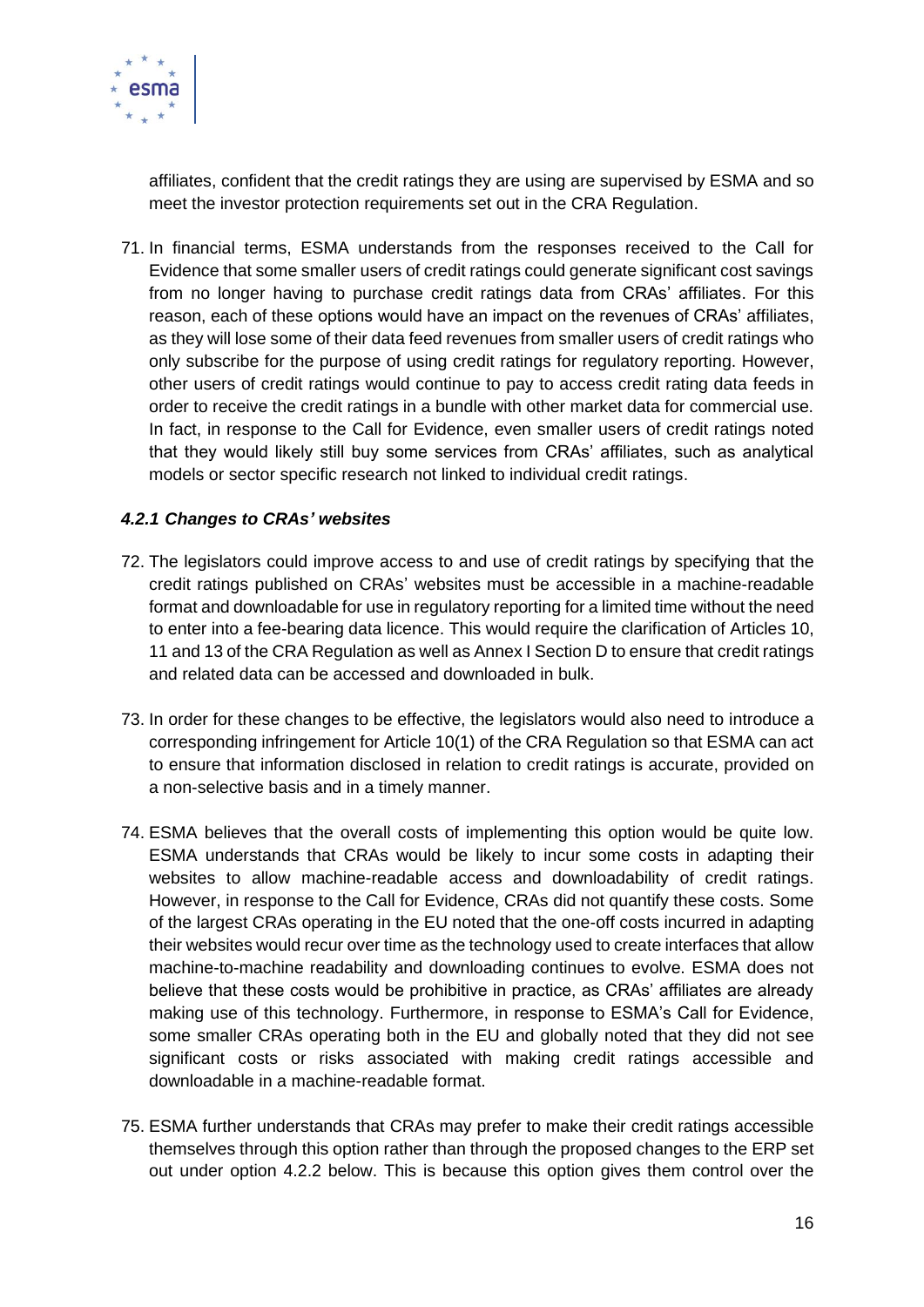

implementation of these changes and therefore the freedom to invest in technology which may help prevent website scraping or allow user tracking to minimise the scope for use of their credit ratings for purposes other than regulatory reporting.

# *4.2.2 Changes to the ERP*

- 76. Alternatively, the legislators could introduce amendments to Article 11a of the CRA Regulation to specify that the credit ratings published on the ERP shall be made accessible in a machine-readable format and downloadable for use in regulatory reporting.
- 77. ESMA estimates that the additional costs it would incur in adapting the ERP to enable machine-to-machine access which allows downloading of multiple credit ratings would be quite low when compared to the current running costs of the ERP. Furthermore, whilst CRAs may incur some costs in ensuring that their credit ratings data is submitted to the ERP in the correct format, ESMA does not anticipate that its credit rating reporting instructions to CRAs would need to change significantly to accommodate the changes proposed under this option.
- 78. As noted in Section 3.3 above, ESMA's Call for Evidence found that the ERP is not being used in practice due to the limitations of its search and download functions. For this reason, should the legislators decide not to introduce these proposed changes to the ERP, ESMA requests that its obligation to maintain the ERP as a public source of credit ratings be removed.

## *4.2.3 European Single Access Point*

79. Should the legislators wish to consider alternative legislative action to address the concerns raised in this Opinion, they may consider including credit ratings within the scope of the information to be published through the ESAP, proposed as part of the 2020 Capital Markets Union Action Plan. <sup>39</sup> ESMA notes that this platform aims to consolidate the information companies publish pursuant to EU financial services legislation in order to increase transparency and reduce asymmetry of information between market participants. In response to the Commission's public consultation on this proposal, more than a third of respondents stated that that it was important that credit ratings should be made available through the ESAP 40

<sup>39</sup> *Communication from the Commission to the European Parliament, the Council, the European Economic and Social Committee and the Committee of the Regions A Capital Markets Union for people and businesses-new action plan* COM/2020/590 final of 24.09.2020 available at[: https://eur-lex.europa.eu/legal-content/en/ALL/?uri=COM:2020:590:FIN](https://eur-lex.europa.eu/legal-content/en/ALL/?uri=COM:2020:590:FIN)

<sup>40</sup> [Targeted consultation on the establishment of a European single access point \(ESAP\) for financial and non-financial information](https://ec.europa.eu/info/sites/default/files/business_economy_euro/banking_and_finance/documents/2021-european-single-access-point-summary-of-responses_en.pdf)  publicly disclosed by companies - [summary of responses \(europa.eu\).](https://ec.europa.eu/info/sites/default/files/business_economy_euro/banking_and_finance/documents/2021-european-single-access-point-summary-of-responses_en.pdf) To demonstrate the importance of credit ratings in this respect, ESMA notes that this number was similar to the proportion of respondents who asked for information required to be used pursuant to the Capital Requirements legislation to be included in the ESAP.